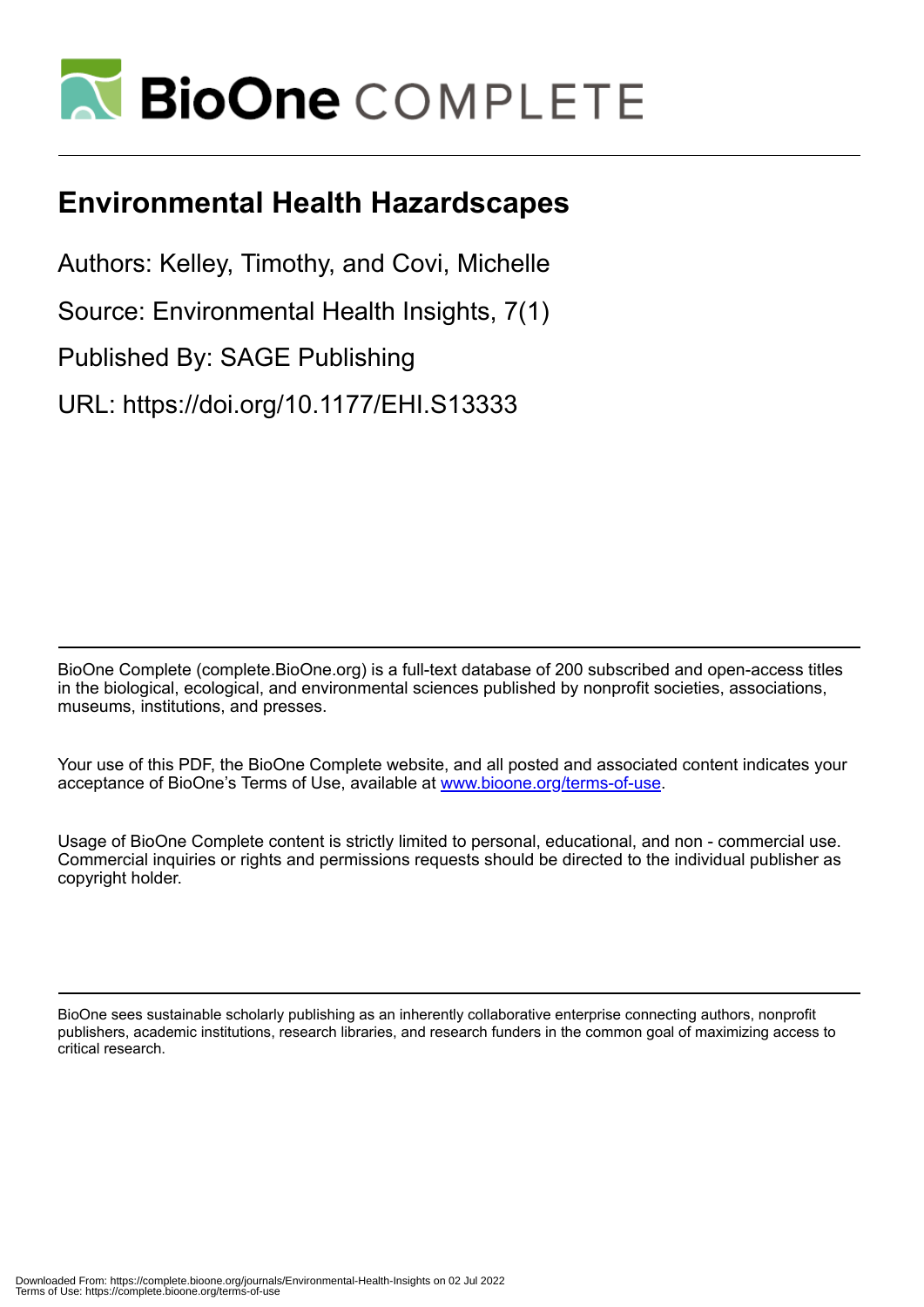# [Environmental Health Insights](http://www.la-press.com/environmental-health-insights-journal-j110)



**Open Access** Full open access to this and thousands of other papers at <http://www.la-press.com>.

E d it o r ial

# **Environmental Health** *Hazardscapes*

Timothy Kelley<sup>1,2</sup> and Michelle Covi<sup>3</sup>

1 Environmental Health Program, Department of Health Education and Promotion, East Carolina University, Greenville, NC. <sup>2</sup>Editor-in-Chief, *Environmental Health Insights.* <sup>3</sup>Coastal Resources Management Program, East Carolina University. Corresponding author email: [kelleyt@ecu.edu](mailto:kelleyt@ecu.edu)

**Abstract:** No abstract supplied by authors.

**Keywords:** environmental, health, hazardscape(s)

*Environmental Health Insights* 2013:7 67–69

doi: [10.4137/EHI.S13333](http://dx.doi.org/10.4137/EHI.S13333)

This article is available from [http://www.la-press.com.](http://www.la-press.com)

© the author(s), publisher and licensee Libertas Academica Ltd.

This is an open access article published under the Creative Commons CC-BY-NC 3.0 license.

Environmental Health Insights 2013:7 **67**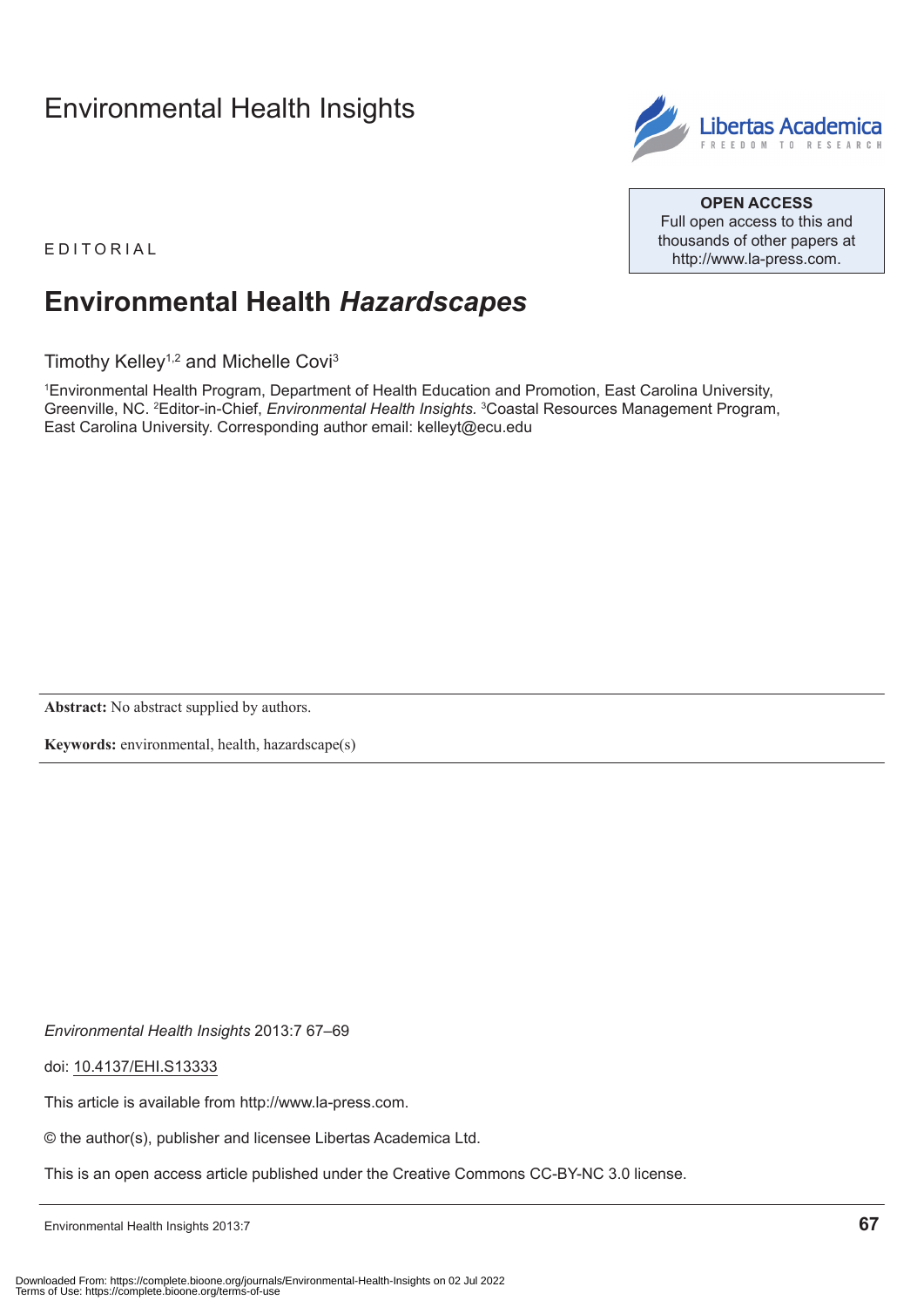The discipline of environmental health may be described as the identification and characterization of hazards and the development, implementation and evaluation of appropriate intervention strategies to limit physical, chemical, biological, sociological and other hazards and associated risks in our environment. Prediction and prevention of potential future hazards and associated risks is also often an important role for the discipline of environmental health.

The term "hazardscape" has been used to describe the net result of both natural and human-made (anthropogenic) hazards and the cumulative risks that they pose across a given geographical area. This includes the interactions among nature, society, and technology at a variety of spatial scales, creating a *mosaic* of risks that affect places and the people who live there. The concept of hazardscape has been used in the social sciences to broaden the consideration of hazards to include sociological and psychological issues such as perception of risks, personal and societal experiences and associated response cultures as well as trust of hazard/risk responses as implemented by governmental or non-governmental agencies. Use of a hazardscape approach includes the "discursive" element (verbal discourse, or how people *talk* about hazards and risks), which may include the collective risk perception of hazards on a community level.<sup>1,2</sup>

In the discipline of environmental health, a hazard may be defined as the physical, chemical, biological, and other condition that may result in damage to human health and/or our environment. Risk may be defined as the likelihood of exposure to a hazard, which may then result in damage. This may be expressed in a diagram where the intersection of overlapping *hazard*, *exposure* and *vulnerability* represents the *risk*. 3 In social science applications, vulnerability may be defined as the susceptibility of individual persons or a community to suffer from hazard exposure in a given geographical location. However, in an environmental health context, vulnerability could be extended to the natural environment and its physical, chemical, and biological components.

During 2012 and 2013, *Environmental Health Insights* contributors have addressed diverse hazards such as dioxin exposure, microbial water quality, atrazine and nitrate, ozone, socioeconomic status, the 9/11 disaster, and others. In past *Environmental* 



The "transdisciplinary" nature of the current discipline of environmental health seems to make it well suited to evaluate hazardscapes from geographical, physical, chemical, biological, sociological and psychological perspectives. (Transdisciplinary may be distinguished from the terms interdisciplinary and multidisciplinary by its use of multiple *overlapping* disciplines that may inform each other concerning environmental health hazards and risks.) The goal of a hazardscape approach appears to be to *contextualize* a topic within a range of hazards and social/economic vulnerability to these hazards. Due to its applied nature, environmental health researchers and practitioners are already engaged to a greater extent with their communities and community "stakeholders" than many other disciplines. However, we should recognize that this is not a unidirectional, academic approach, but rather a discourse about what hazards and risks the community feels are most important, and how they should be addressed.

One concept applied to hazardscapes is that of *marginalization*, or the disproportionate hazard exposure and therefore risks to populations with relatively low socioeconomic status and reduced political power. An example could be location of wastewater treatment plants and/or landfills in geographic locations with human populations of lower socioeconomic status. However, in modern society, those persons with higher relative socioeconomic status may be able to live in higher hazard/risk areas such as shorelines due to their greater access to insurance and political power.<sup>4</sup> When people see hazards as something separate from themselves and their geographic location (sometimes referred to as "acts of God", or "acts of nature"), it may isolate us from our environment and the consequences of our living as an integral part of nature. While vulnerability to hazards may have a strong temporal or historical component (eg, the concept